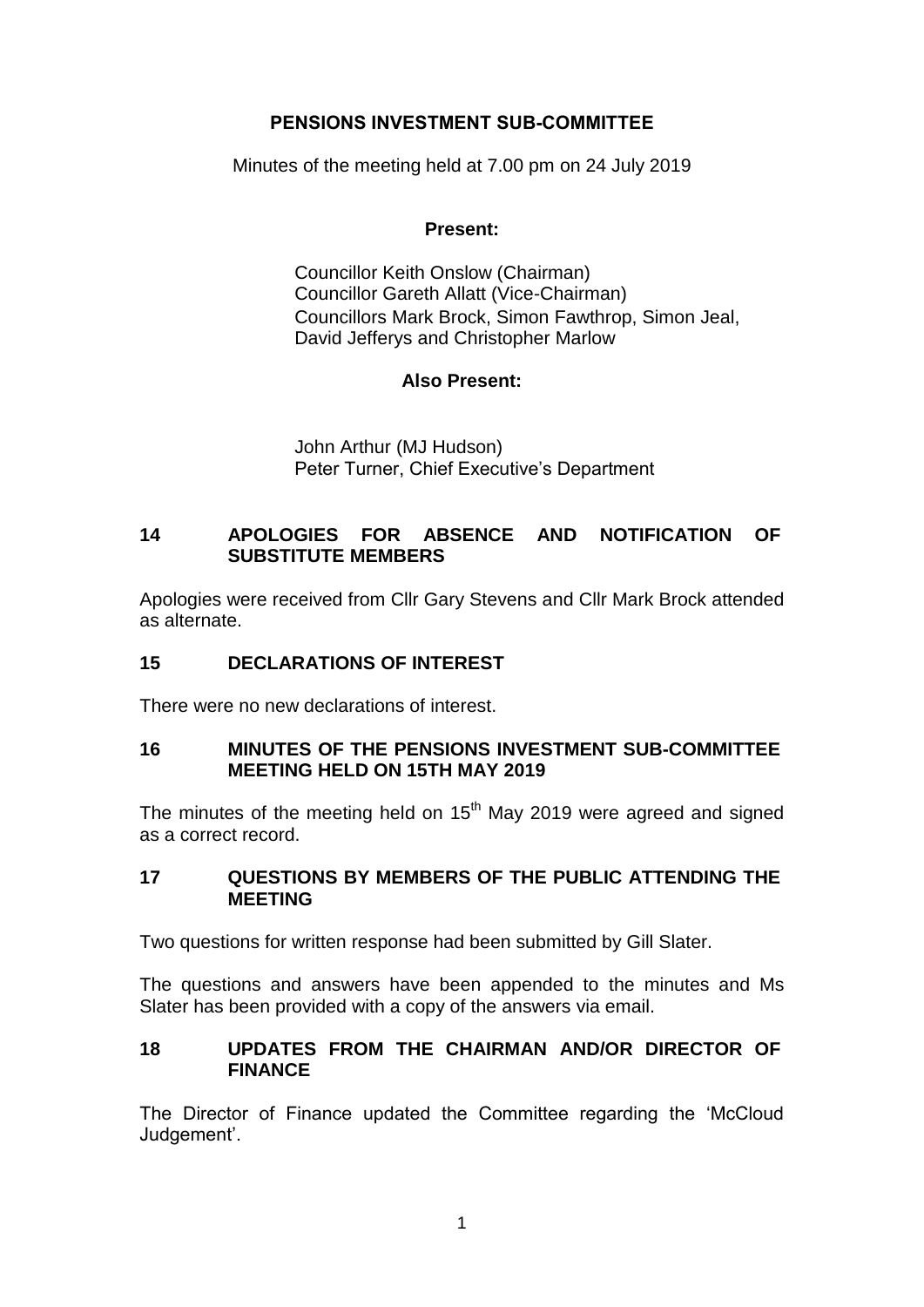The Local Government Pension Scheme faced ongoing uncertainty over compensation costs, after the Supreme Court ruled that changes made in 2015 to public sector pensions had discriminated against younger employees.

Judges had ruled in favour of the Fire Brigades Union (FBU) and a group of judges led by Victoria McCloud, challenging the rule changes, which protected the pension benefits of older workers.

The Supreme Court ruling meant that council pension funds would probably have to compensate and account for payments to ensure that no employee was left out of pocket.

The ruling said: "We have found that in both the judges' and firefighters' cases the manner in which the transitional provisions have been implemented has given rise to unlawful direct age discrimination'.

The Director informed Members that the ruling could potentially add another £10m to Bromley's pension liabilities with further ongoing annual costs to the employer costs. The Director was disappointed by the ruling, and the exact cost impact would have to be determined by the Actuary.

The Director informed Members that Schroeder's had an US Dollar denominated fund that would be moving to a sterling denominated product. The change had been negotiated by John Arthur (MJ Hudson) at no cost to the Council, and it could be the case that the Council would make a profit from the change.

A discussion took place concerning Neil Woodford's Equity Income Fund which had got into difficulty due to the high volume of illiquid assets which was not able to meet demand when a large number of investors tried to withdraw their money at the same time.

### **RESOLVED that the update provided by the Director of Finance is noted.**

### **19 PENSION FUND DRAFT ANNUAL REPORT 2018/19**

Members noted that this report had been written as an introduction to the draft annual report and accounts for the Bromley Pension Fund for year ending 31<sup>st</sup> March 2019. Subsequent to scrutiny of the report by the Pensions & Investment Sub-Committee, the report would also be subject to auditing by the Fund's external auditor. To comply with the Government Pension Scheme Regulations, the Council was required to publish the final version of the Annual Report on its website by 1<sup>st</sup> December 2019.

The four separate documents that were required to be incorporated into the report were noted:

- Governance Policy Statement
- Funding Strategy Statement
- Investment Strategy Statement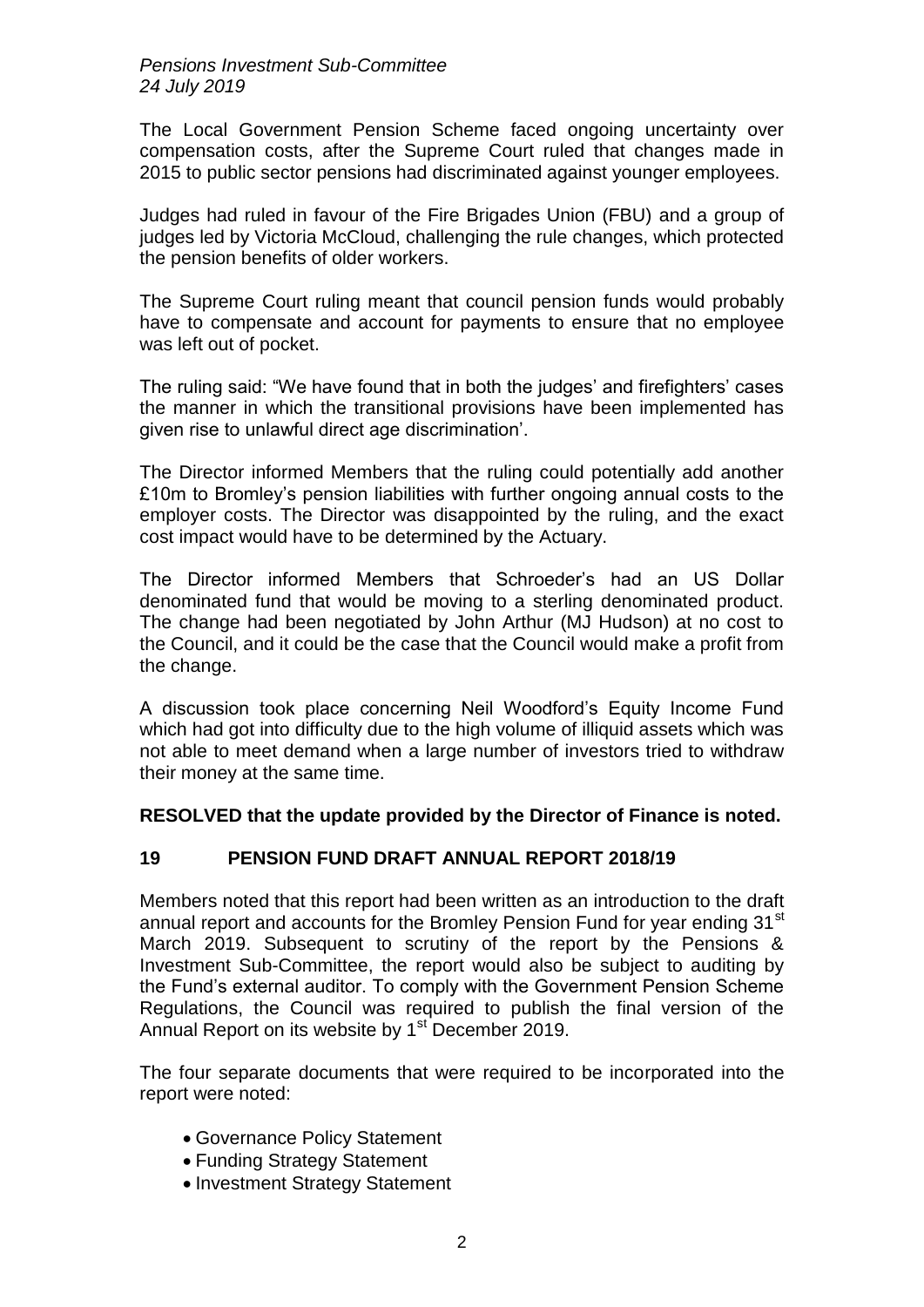Communications Policy Statement

Members noted and approved the statements.

The corresponding Governance Compliance Statement (for the Governance Policy Statement) had been presented to the GP&L Committee in July 2008, and was also attached to the meeting papers for Members' information.

Members were advised that as at 31<sup>st</sup> March 2019, the net assets of the Bromley Pension Fund were £1,039m.

The Committee was briefed that the Bromley Pension Fund performance for the last financial year was 7.99% which was slightly below the benchmark target of 8.27%. However, the performance of the fund was still strong and had been over the medium and long term.

Members were briefed that the external auditors (Ernst and Young) had not yet completed their audit of the pension fund accounts, and that the publication deadline for the audit (31st July) would not be met. It was anticipated that the audit of the accounts would be reported back to the GP&L Committee on 19<sup>th</sup> September 2019.

Members were updated regarding Risk Management. 'Risk' in this context was the risk that the funding strategy may fail, and that target funding levels would not be met. The Pension Risk Register was used as a key tool for the management of risk, and this had been incorporated into the agenda for the attention of Members. Further assurance in terms of risk management was provided by the internal control documents produced by both the investment managers and the custodian. These documents identified internal processes and procedures, along with the associated audit testing. Risk was minimised further because the Fund's independent investment adviser monitored the market and the activities of investment managers.

Regarding financial performance, the Committee was pleased to note that day to day income and expenditure for the Fund showed an overall surplus of £12.1m in 2018/2019.

The results of the Internal Audit undertaken in 2018/2019 showed that controls were in place and working well and had resulted in a 'substantial' audit assurance rating.

Members noted that the regulations required that an actuarial valuation be undertaken every three years and that the Pensions and Investment Sub-Committee (PISC) was responsible for considering the report. The most recent valuation was at 31<sup>st</sup> March 2016. Members were pleased to note that the value of the Fund's assets in the 2016 valuation represented 91% of the value of the liabilities, up from the previous valuation of 82% in 2013.

Members were encouraged to note that the current strategy was to achieve a funding level of 100% by 2028.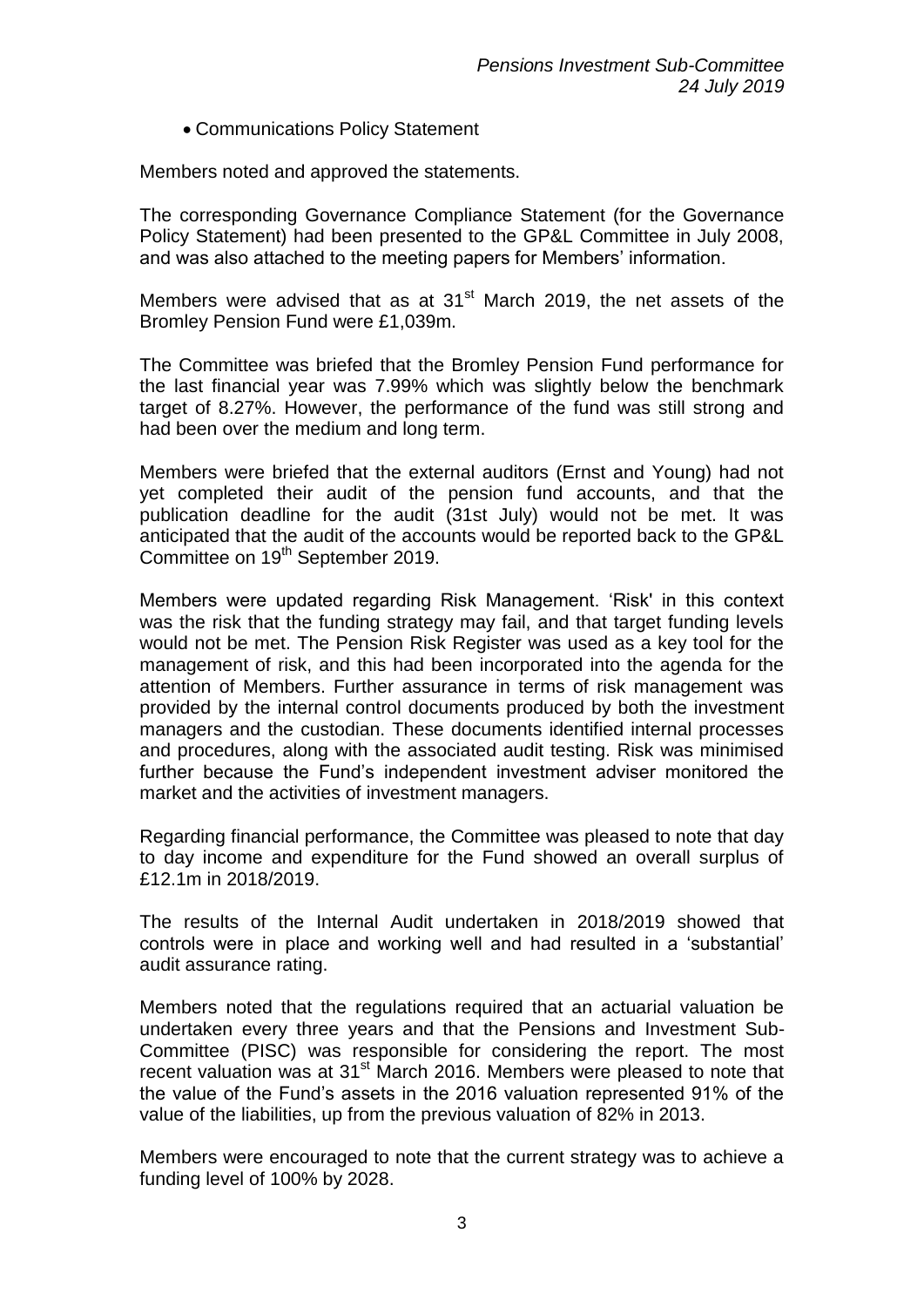This would be re-assessed in the next full valuation as at  $31<sup>st</sup>$  March 2019. The results of this would be known by the end of 2019/2020.

The Vice Chairman was concerned to note the problems highlighted in the report because of the methodology adopted by Cushman and Wakefield (C&W) when valuing the Council's property assets. Because of concerns raised by the External Auditors, the valuation process would have to be redone. C&W's process for valuing council property assets had changed nationally, but had not been adopted at Bromley at the time of the valuation. No financial loss had been suffered by the Council. C&W had written a letter of apology to the Council and would provide compensation for officer time. The Director of Finance said that he would share the letter with the Committee. Monitoring of performance of Cushman and Wakefield would be considered by the Executive, Resources and Contracts, Policy Development and Scrutiny Committee.

It was noted that the External Auditors would not normally sign off the Bromley Pension Accounts until the overall Council audit was completed—the re-valuation of the Council's property assets had yet to be finalised as well as the 'McCloud' impact.

Councillor David Jefferys left the meeting at 9.05pm for another engagement.

# **RESOLVED that:**

**1) The Draft Pension Fund Annual Report 2018/2019 is noted.**

**2) The Governance Policy Statement, Funding Strategy Statement, Investment Strategy Statement, and Communications Policy Statement are approved.**

**3) The final Pension Fund Audit Report is reported to the Pensions and Investment Sub-Committee on 27th August.**

**4) The final Pension Fund Audit Report would be published to the Bromley Council website on 1st December 2019.**

**5) The Director of Finance would disseminate to the Committee the letter that had been received from Cushman and Wakefield regarding the valuation of the Council's property assets.** 

### **20 PRESENTATION FROM FIDELITY**

Paul Harris (Relationship Director) and Steve Bramley (Investment Director-Fixed Income) attended from Fidelity to update the Committee on the Fidelity Global Multi Asset Credit Strategy.

Mr Harris commenced by providing an introduction and general overview of the Fidelity Global Multi Asset Credit Strategy (GMACS) and then the product was detailed in some depth by Mr Bramley.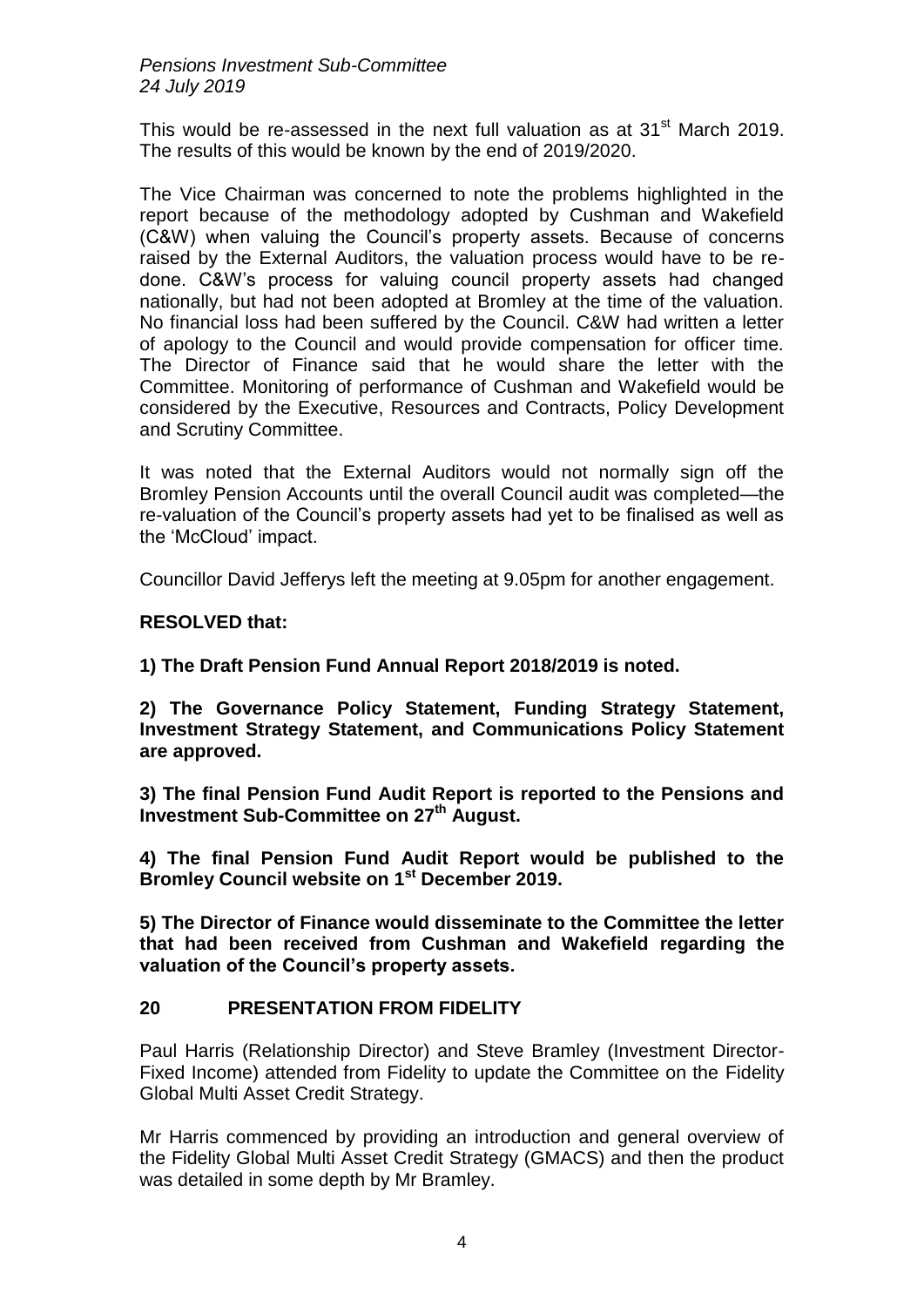It was noted that the current Fidelity UK Aggregate Bond Fund had served the Council well since its inception, and had yielded above market returns for that type of investment. The Fund had invested primarily in UK Gilts and GBP denominated investment grade corporate bonds. The Fund was moderately to highly sensitive to interest rates, yielded 2.0% in returns and invested in A+ bonds.

Mr Harris suggested that as circumstances had now changed and because interest rates could not really fall any lower, now may be the right time to consider an alternative investment strategy in the Fidelity Global Multi Asset Credit Strategy Fund. (GMACS). It was explained that the GMACS would provide wider flexibility to allow for a dynamic allocation to different types of bonds at varying points in the business cycle. The success or otherwise of the UK Aggregate Bond Fund had been judged by comparing its performance to similar investment strategies; the GMACS would be judged by its total return. The GMACS was less sensitive to interest rate changes and was anticipated to yield 4.7%. The average credit rating of investments would be BB+. The plan was to move away from a UK based strategy to a global one. Fidelity expressed the view that the GMACS was an outcome orientated product that was better suited to fulfilling longer term objectives. The objective was to achieve the best returns for minimum risk.

Mr Bramley explained the differences between the investment objectives and key investment parameters of the existing fund and the GMACS. He also explained the way that assets were allocated and Fidelity's approach to derivative usage. Derivatives could be used in a flexible manner to hedge out unwanted risks. It was also the case that the existing UK Aggregate Bond Fund used derivatives when it was thought appropriate.

A Member stated that LBB currently held about 60% of the current fund value in equities, and the existing fixed income bonds helped to de-risk this, so if LBB were to accept a six notch downgrade in the average credit quality; LBB would either need to reduce the current allocation to equities or do something else in order to maintain the aggregate risk of the portfolio. He further expressed the view that it would have been helpful if Mr Harris had mentioned that the fees would be 50% greater on the new fund, effectively going from 30 to 44 bases points. Mr Harris answered and said that he had not got to that slide in the presentation yet and was not attempting to hide anything from the Committee.

Mr Harris said that the fees would be higher on the GMACS as it was a much more complex portfolio to manage. It was also the case that the scale of returns from the new Fund were expected to be higher. There was a current relationship discount on the aggregate bond fund of 20%, and this would be retained on the GMACS fund. Mr Harris explained why the costs were higher and the amount of cost that would be absorbed by Fidelity. A Member asked how fluctuations in the currency markets would be handled and if currency hedging would be used. Mr Bramley responded that the foreign exchange risk would be denominated back to sterling.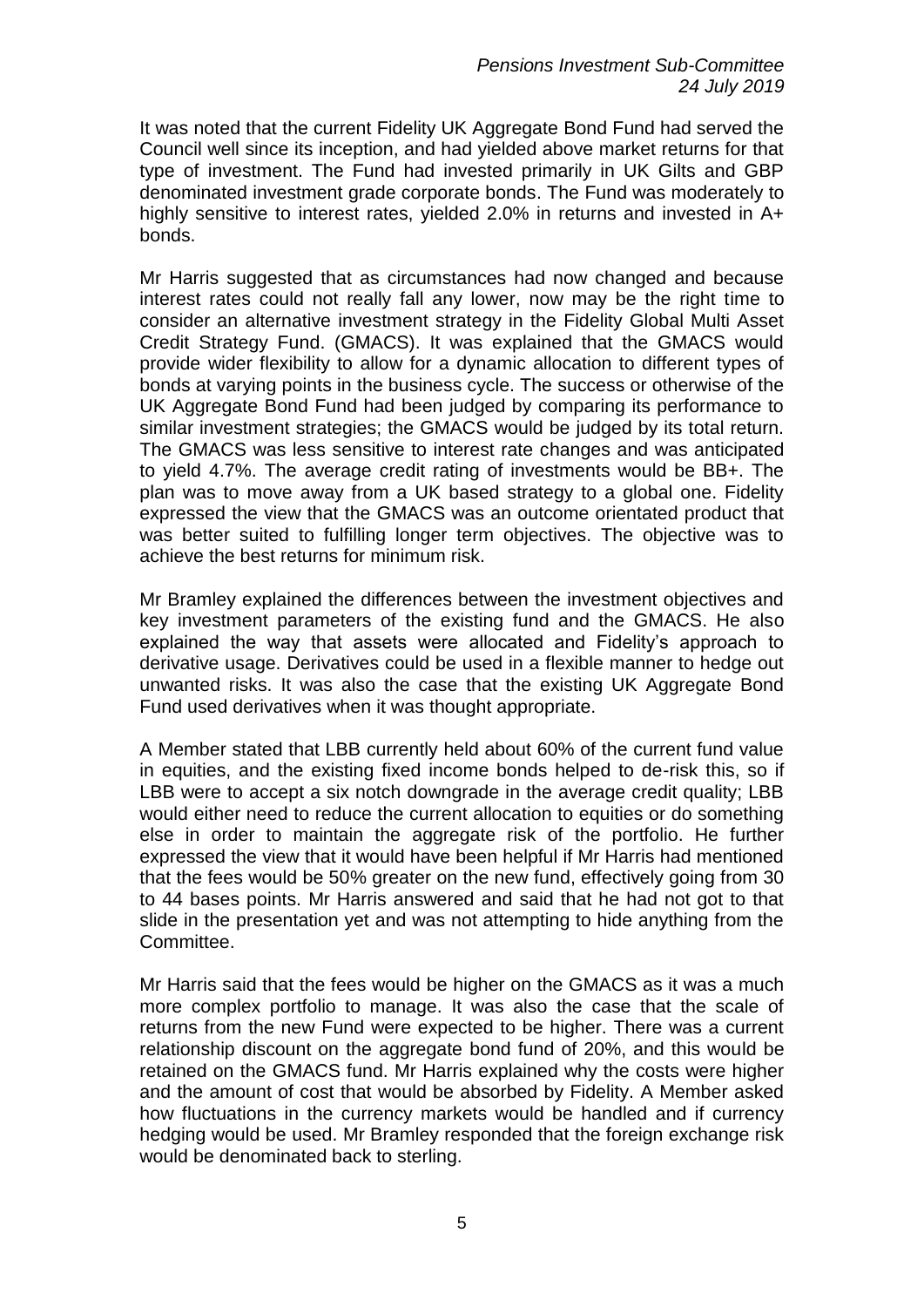A Member commented that Fidelity had provided data relating to the performance of the GMACS fund for the previous three years, but had not provided data that related to the performance of the fund since its inception. Mr Bramley answered that the Fund's performance was in the region of 4% per annum in dollar terms, which equated roughly to one percent lower in terms of sterling. This figure was slightly behind the return target as Fidelity had been conservative. The Member asked why Fidelity had adopted a conservative approach and the response was that the market had been suppressed by the Central Bank. It was noted that the current AUM (Assets Under Management) was \$130m, which was in the region of £110m.

The Committee was presented with data on slide seven of the presentation which looked at the historical returns on various types of investment against historical volatility. It was clear that both the UK Aggregate Bond Fund and the GMACS Strategic Asset Allocation showed a similar risk and return profile over the last 15 years. However, it was the case that the correlation coefficient between the two funds was only 27%, which revealed a material difference in the respective drivers. The UK Aggregate Bond Fund had benefited from a long compression of interest rates over the period, which Fidelity felt was unlikely to continue. In Fidelity's view, interest rates would not get any lower as there would then be a danger of the rates becoming negative, and this was generally regarded globally as being unacceptable.

Mr Bramley directed the Committee's attention to slide 5 which outlined the expected returns of various funds based on the future projection of historical volatility data. Over a ten year period, Fidelity was predicting approximately 0.5% growth for the UK Aggregate Bond and approximately 2.5% for the GMACS Fund. There was more credit risk in the GMACS Fund, but the credit markets looked positive and it was anticipated that there would be more value in corporate bonds than government stock. Brexit had not been factored into any risks. A Member suggested that it may be appropriate to consider varying the Aggregate Bond Fund.

The Chairman stated that it was not necessary to make a decision on the night and that matter could be re-visited in August.

A Member asked Fidelity how long they had been running an Emerging Markets Team for. Mr Bramley answered that the Emerging Markets Team had been running since 2012. It was clarified that these were 'total return' funds. A Member stated that he would feel more assured if Fidelity could provide more historical evidence of the success that they had seen in running GMACS type funds. Mr Bramley responded that he would investigate this and provide more information to the Committee.

The Vice Chairman said that he liked the idea of the GMACS Fund, but for the greater risk he would have expected to receive a higher return on investment. Another Member commented that it was expected that the pension fund liabilities would be fully funded this year, and LBB should be cautious about carrying extra credit risk, and losing the benefits of the current UK Aggregate Fund.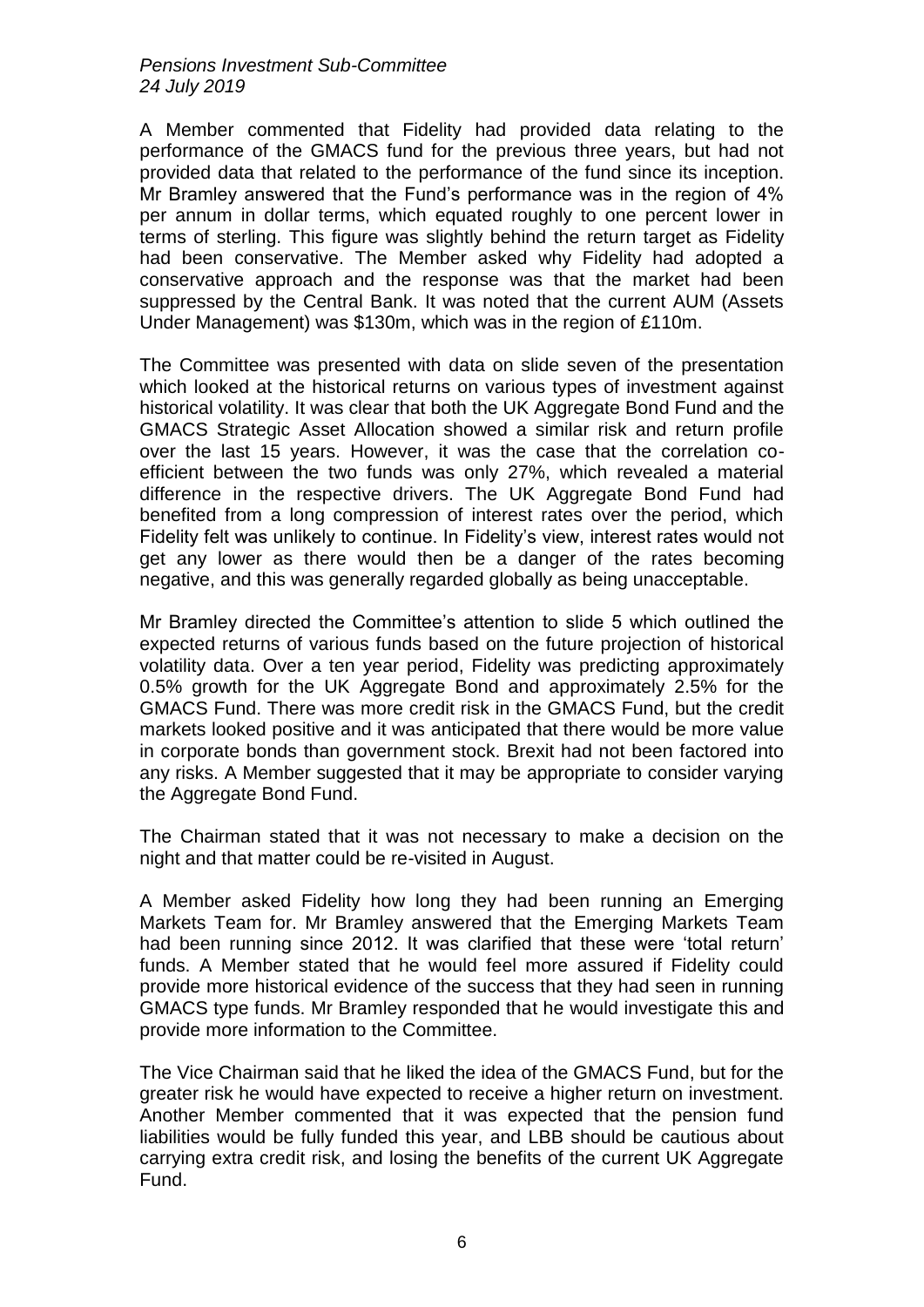A Member asked if Fidelity invested in sub-ordinated instruments, and the answer was affirmative. Another Member asked for more details regarding what the GMACS Fund was invested in.

After discussing the GMACS Fund in some depth, Members then went on to discuss the Diversified Income Fund and the UK Real Estate Fund. The Diversified Income Fund (DIF) had delivered consistent and stable income in excess of 4%. It was noted that the monthly income figure from the DIF in December 2018 was double what would normally be expected. This was because any spare income was always paid into the Fund at the end of the year in December.

The UK Real Estate Fund had yielded a little less than the benchmark, but not much lower and still had an annual distribution yield of 4.5%. The income was purely rental income. A Member asked a question about what had happened to a large property in Solihull that was going to be bought, and wondered if it was now tenancied. The answer to this was affirmative and the property had been bought by N-Power on an 8 year lease. They had upgraded the property with air conditioning and new lighting.

A Member referred to the final paragraph of the disclaimer attached to the presentation. He queried the term 'The Fidelity Qualifying Investors Fund' and asked if this terminology was in fact correct. Fidelity agreed to look into this and update the Committee in due course.

LBB's independent financial advisor (John Arthur from MJ Hudson) reiterated that the new UK Aggregate Bond Fund would not yield any higher returns unless interest rates dipped further which was unlikely. The downside to investing in the GMACS was the credit risk corresponding to equities as the LBB Pension Fund already had a large equity investment of 62% in equities. This was an issue that had to be considered. On balance he felt that it was good to diversify and that returns would be in the region of 4%. He felt that slow economic growth was no longer acceptable to the public and he expected to see the Government putting more money into the economy and more infrastructure building. He foresaw no long term decrease in interest rates.

A Member suggested that the Pension Fund invest in 'More Homes Bromley' rather than in fixed interest rate bonds. He felt it was safe; there would be a standard return, an asset and it would have an additional social benefit of providing more housing in the borough. He felt that it would be a good idea to investigate the possibility.

The Chairman referenced next year's Asset Allocation Review and the need for a clear view as to how this should be carried out. There had been a Government consultation regarding the pooling of pension fund investments, and it had been suggested that local authorities invest 5% in local funds. Some boroughs were seeking to be able to invest 15% to 20% in local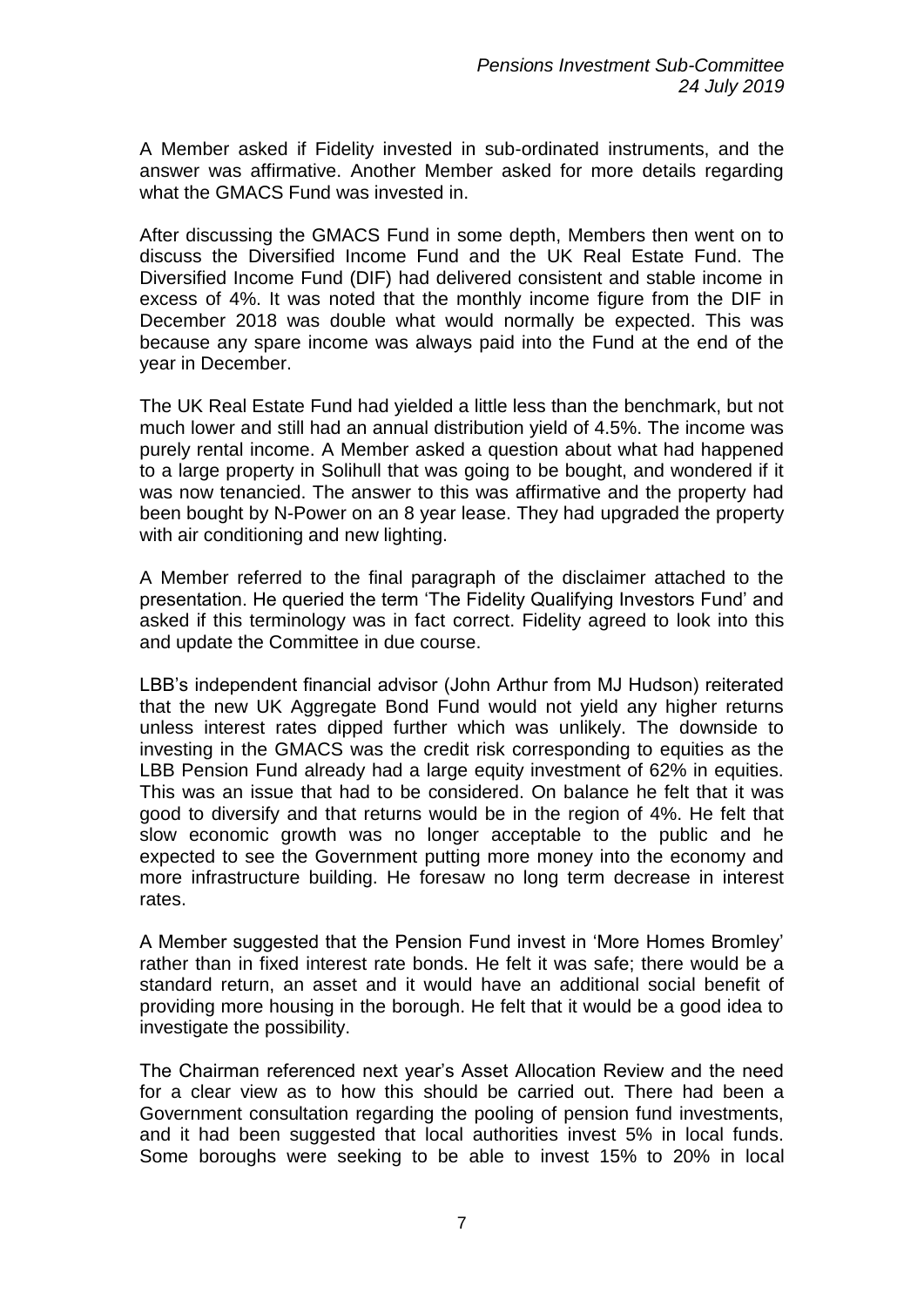funds/projects. The Chairman stated that it would be important to seek the view of the Actuary.

The Director of Finance said that LBB was going for a 'Mears 2' and it was important to consider if LBB could be a potential lender based on expected returns. The overriding concern in this case would be what would be the best course of action for the Pension Fund. Liquidity issues would need to be considered.

The Chairman stated that this was definitely something that the Committee would look at, and that the prospect of building another 400 homes was attractive. This was something that could be discussed again in August.

Returning to the matter of the GMACS Fund, a Member re-iterated that he was not assured yet regarding Fidelity's experience of running such a fund for a full cycle and would like to get a comparison undertaken with other providers. Mr Arthur replied that Fidelity tended to avoid high risk scenarios and the fact that we already had existing managers with them would make it easier to move money around and simplify the procurement process. He agreed to investigate comparatives to investigate how Fidelity compared with other providers.

The Director of Finance referred to draft statutory guidance relating to the pooling of pension fund investments. The aim of central government was that the matter of pooling would be finalised by April 2020. However, the Director explained that the draft guidance would be subject to consultation and he felt that the deadline of April 2020 for implementation was optimistic. However, LBB was expected to complete the Asset Allocation Review as soon as possible after the Actuary had finished working on the Draft Pension Fund Annual Report.

A Member suggested that the use of GAN charts may be beneficial to the Committee. A Member recommended the use of Investment Grade Bonds, going passive and reducing fees. Mr Arthur stated that he was not keen on the idea of using passive bond fund as they tended to focus on companies that were in debt.

The Director of Finance asked if the Committee if they wanted to initiate the Asset Allocation Review. The Chairman asked the Committee for their feedback on this and it was agreed that the process to initiate the Asset Allocation Review commence forthwith, with an update being provided to the Committee at the next meeting.

The Vice Chairman queried what the costs would be for the Asset Allocation Review, and while this was being discussed, Mr Hudson was required to leave the Committee Room.

It was expected that the actuarial valuation of the Pension Fund would be provided in either November or December. The Actuary would be able to provide some guidance on Asset Allocation.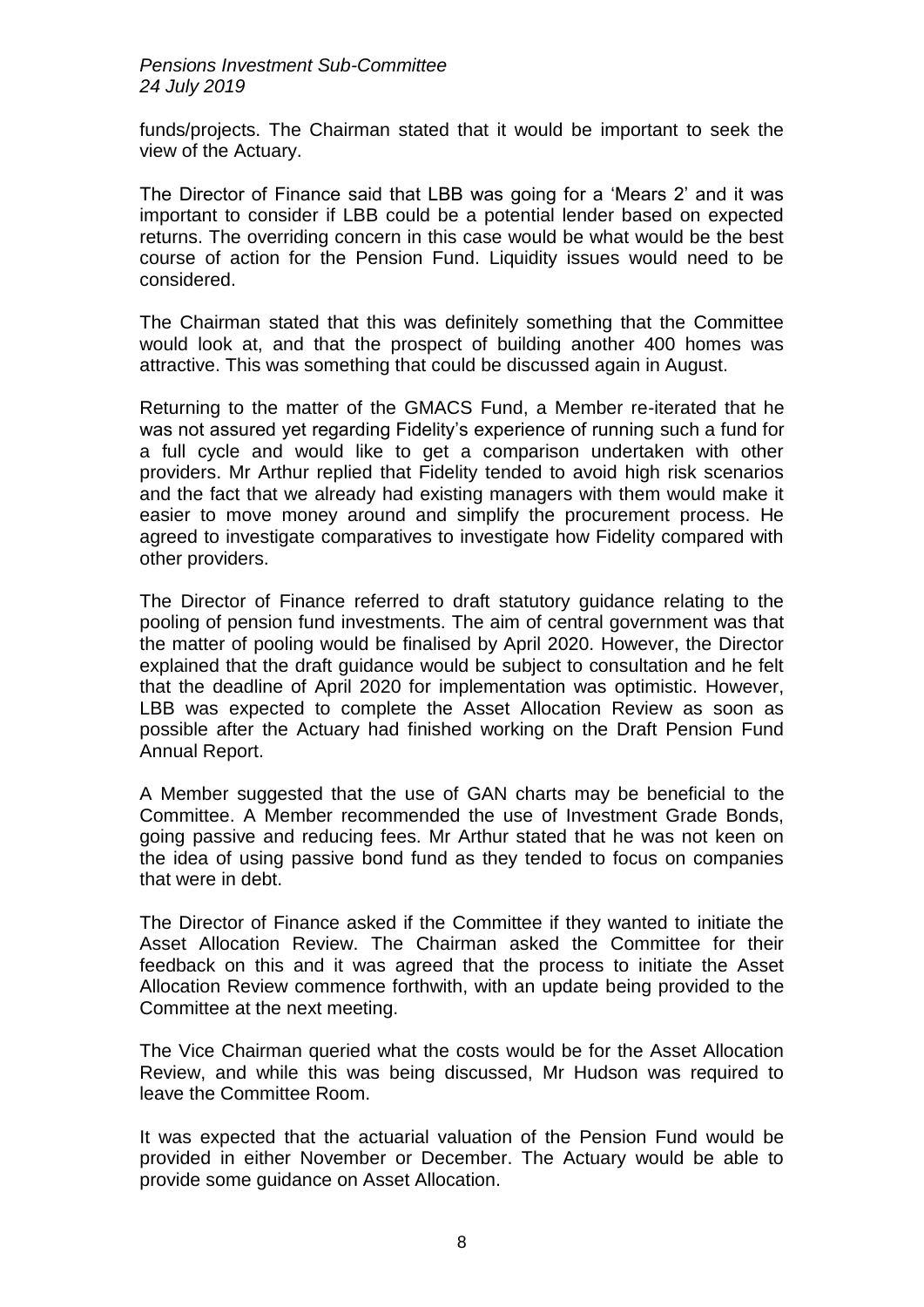A Member asked if the Review would cover all asset classes, and it was confirmed that this was indeed the case.

It was agreed that the Director of Finance would liaise with Allenbridge/MJ Hudson to begin the Asset Allocation Review process, and that an update would be provided to the Committee in August.

### **RESOLVED that:**

**1) Fidelity would provide more data to the Committee regarding their historical record regarding the managing of GMACS type investments.**

**2) Fidelity would investigate the use of the term the term 'The Fidelity Qualifying Investors Fund' to ascertain if the term was correct in the context that it had been referenced.** 

**3) Mr John Arthur would investigate comparatives to see how Fidelity compared with other providers of GMACS type investments.**

**4) The Director of Finance would liaise with Allenbridge/MJ Hudson to begin the Asset Allocation Review process, and that an update would be provided to the Committee in August.** 

## **21 PENSION FUND RISK REGISTER**

The Committee was pleased to note that the Pension Fund Risk Register did not show any red flagged risks. There were only two amber risks that had been flagged. These were related to the possible under performance of fund managers and market risks.

A Member expressed surprise that the 'Governance Risk' was green.

**RESOLVED that the Committee notes the current Pension Fund Risk Register and also the existing controls in place to mitigate risks.**

**22 LOCAL GOVERNMENT ACT 1972 AS AMENDED BY THE LOCAL GOVERNMENT (ACCESS TO INFORMATION) (VARIATION) ORDER 2006 AND FREEDOM OF INFORMATION ACT 2000**

**RESOLVED that the Press and public be excluded during consideration of the items of business referred to below as it is likely in view of the nature of the business to be transacted or the nature of the proceedings that if members of the Press and public were present there would be disclosure to them of exempt information.**

> **The following summaries refer to matters involving exempt information**